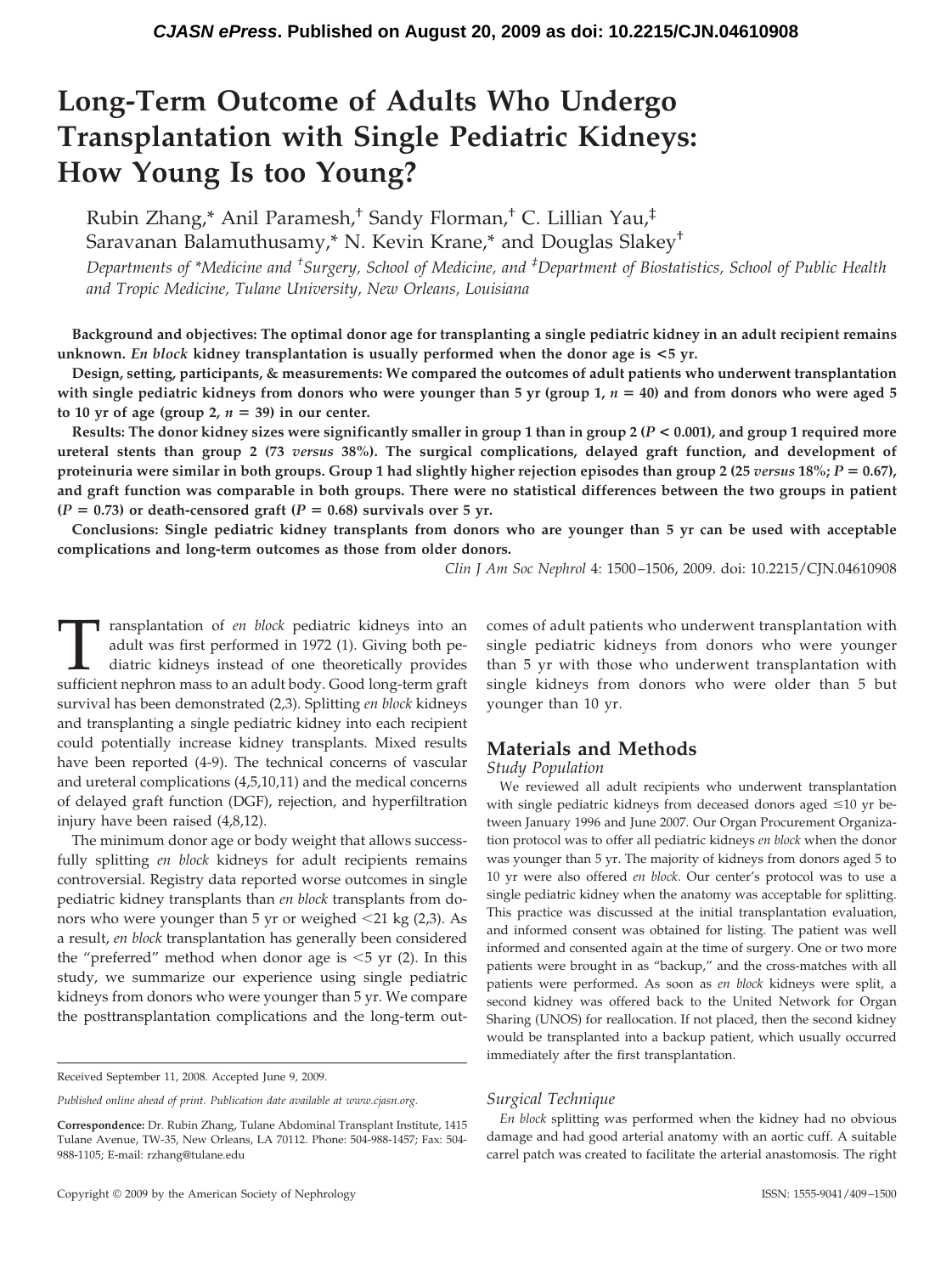renal vein was extended with a vena cava cuff. The kidney was placed in a "natural" position without tacking down, and a Doppler ultrasound was performed to verify good blood flow and kidney position after closure of the abdominal wall. Ureteral stents were placed for small donor ureters or multiple ureters on an individual basis. Ureteral stents were usually removed at 6 wk.

#### *Immunosuppressive Therapy*

Our standard triple immunosuppression regimen of steroids, tacrolimus, and mycophenolic acid was used. Before 2002, high-risk patients, defined as six-antigen mismatch or panel-reactive antibody >25%, received basiliximab induction at the time of transplantation and again on postoperative day 4. Beginning in 2002, all recipients received basiliximab induction therapy. Intravenous methylprednisolone was administrated before reperfusion and tapered to maintenance oral prednisone. Tacrolimus dosages were adjusted to keep the 12-h trough levels between 10 and 12 ng/ml for the first 3 mo, 7 to 10 ng/ml for the remainder of the first year, and 4 to 7 ng/ml thereafter. Each patient received either mycophenolate mofetil (MMF) at 1 g or enteric coated sodium mycophenolate (Myfortic; Novartis, East Hanover, NJ) at 720 mg twice daily.

#### *Rejection*

Acute rejection was confirmed by kidney biopsy. Biopsy was done by an open technique during the first 2 to 3 mo. After this, allograft tended to reach adult size and could be biopsied percutaneously under the real-time guidance of ultrasound. The severity of rejection was defined according to Banff criteria. Rejection of grade 1 or below was initially treated with intravenous methylprednisolone. Thymoglobulin was used for steroid-resistant rejection or as initial therapy for any rejection of Banff grade 2 or higher. Plasmapheresis and intravenous Ig were used for antibody-mediated rejection.

### *Other Interventions*

All recipients received a 24-h infusion of low molecular weight Dextran-40 that was started intraoperatively. Postoperatively, the patients were placed on 81 mg/d aspirin. Standard antifungal, antibacterial, and cytomegalovirus prophylaxis were administered per protocol. Angiotensin-converting enzyme inhibitor (ACEI) or angiotensin receptor blocker (ARB) was started when proteinuria was detected.

#### *Statistical Analysis*

Outcome measures included (*1*) patient and death-censored graft survivals over 5 yr, (*2*) quality of graft function as assessed by serum creatinine (SCr) and estimated GFR (eGFR) using the Modification of Diet in Renal Disease (MDRD) equation, (*3*) incidence of biopsy-confirmed and treated acute rejection, and (*4*) surgical complications and medical events. Proteinuria was detected by routine urinalysis and then confirmed by a 24-h urine protein >250 mg or a spot urine proteincreatinine ratio >250 mg/g. Renal graft loss was defined by primary nonfunction, loss of renal function, and patient death. Patient death included all mortalities from the time of kidney transplantation. Statistical analyses were performed using SAS 9.1.3 software (SAS Institute, Cary, NC).  $\chi^2$  test was used for count data, *t* test for continuous measures, and two-way ANOVA for adjusting effects. Odds ratios were calculated using a stepwise multivariable logistic regression model. Product-limit estimates of survival curves were generated by the Kaplan-Meier method.

#### **Results**

Seventy-nine adult patients received single pediatric kidneys from 50 pediatric donors aged 9 mo (0.75 yr) to 10 yr during this study period. All of them underwent transplantation >1 yr before this study. Mean follow-up was 5.30 yr (range 1.17 to 12.58 yr) as of June 30, 2008. Patients were separated into two groups according to donor age: Group  $1, \leq 5$  yr; group  $2, \geq 5$  yr. Group 1 had 40 adults who received single pediatric kidneys from 21 donors who were younger than 5 yr. The other two kidneys were not transplanted because of obvious damage during procurement. None of these single kidneys from donors who were younger than 5 yr was taken away from us when offered back to UNOS for reallocation. Group 2 had 39 adults who received single kidneys from 29 donors of 5 to 10 yr. Seven single kidneys had been split during procurement and were offered to us directly. Nine kidneys were initially offered to us *en block* but were taken away after split when they were offered back to UNOS for reallocation. Three kidneys had had severe damage and were not transplanted.

Table 1 summarizes the demographic characteristics of both recipients and donors in the two groups. The donor age, body weight, kidney length, and kidney surface (length  $\times$  width) were significantly lower in group 1 than in group 2 ( $P < 0.001$ ). The cold ischemia times were similar. There were no differences in recipient age, gender, race, body weight, body mass index, and peak panel-reactive antibodies between the two groups. There was approximately one additional HLA mismatch in group 1 than in group 2.

A similar percentage of patients in group 1 (55%) received basiliximab induction as compared with group 2 (59%). The 12-h trough levels of tacrolimus and daily dosages of MMF and prednisone were similar between the two groups (Table 2). For statistical purpose, each 360 mg of Myfortic was considered equivalent to 500 mg of MMF.

The posttransplantation events and causes of graft loss are shown in Table 3. Significantly more patients in group 1 had a ureteral stent placed than in group  $2 (P = 0.001)$ . The incidences of surgical complications that required further surgical intervention (urine leak, ureteral stricture, lymphocele, vascular thrombosis) were similar in both groups (15 *versus* 13%). There were no statistical differences in the incidence of DGF, development of proteinuria, or treatment with ACEI or ARB.

Group 1 had a slightly higher incidence of acute rejection than group 2 (25 *versus* 18%), but the difference was not statistically significant ( $P = 0.67$ ). The time course of cumulative episodes of rejection are shown in Figure 1. No significant risk factor was identified by multivariable logistic regression analysis for the higher incidence of rejection in group 1 (Table 4). The 1-yr rejection rates were 22.7% (five of 22) with antibody induction *versus* 22.2% (four of 18) without antibody in group 1 (*P* 1.0) and 13% (three of 23) *versus* 18.8% (three of 16) in group 2 ( $P = 0.97$ ). There were no severe complications from biopsies (*e.g.*, graft loss, bleeding that required surgical intervention or blood transfusion). The total graft loss was 35% in group 1 and 36% in group 2 ( $P = 0.87$ ) during the study period. Death with functioning graft was the leading cause of graft loss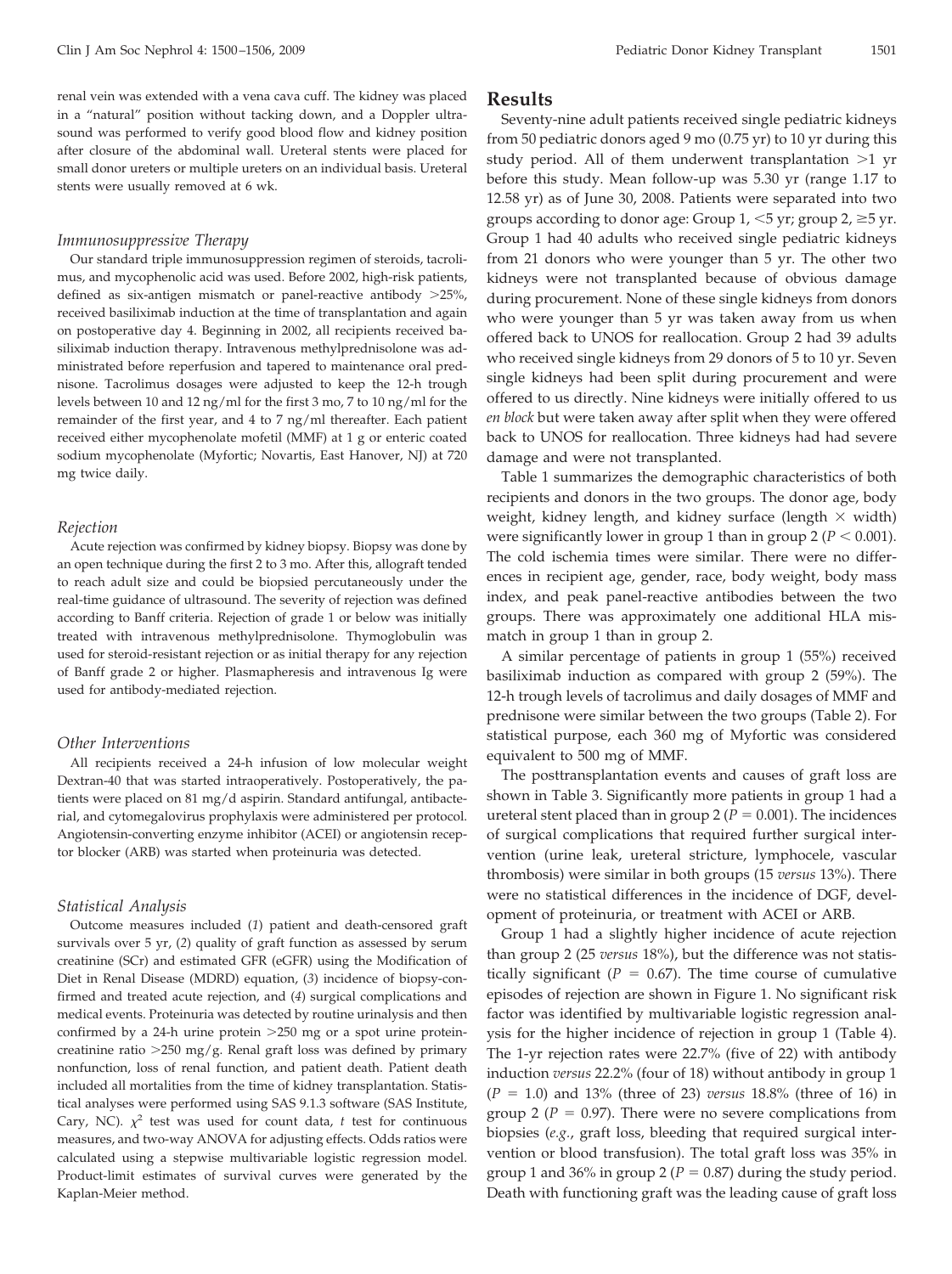| Characteristic                            | Group 1<br>$(n = 40)$ | Group 2<br>$(n = 39)$ | $\boldsymbol{P}$ |
|-------------------------------------------|-----------------------|-----------------------|------------------|
| Pediatric donors                          |                       |                       |                  |
| age(yr)                                   |                       |                       |                  |
| mean $\pm$ SD                             | $2.7 \pm 1.3$         | $7.9 \pm 1.4$         | 0.0001           |
| range                                     | $0.75$ to $5.00$      | 5.20 to 10.00         |                  |
| gender (%)                                |                       |                       |                  |
| male                                      | 63                    | 59                    | 0.93             |
| female                                    | 37                    | 41                    |                  |
| body weight (kg)                          |                       |                       |                  |
| mean $\pm$ SD                             | $13.4 \pm 3.1$        | $27.8 \pm 5.6$        | 0.0001           |
| range                                     | 8 to 20               | 18 to 36              |                  |
| kidney                                    |                       |                       |                  |
| length (cm; mean $\pm$ SD)                | $6.4 \pm 0.7$         | $7.9 \pm 0.9$         | 0.0001           |
| length range                              | $5$ to $8$            | $7$ to $9$            |                  |
| surface (cm <sup>2</sup> ; mean $\pm$ SD) | $25.0 \pm 4.7$        | $30.3 \pm 7.1$        | 0.0009           |
| CIT (h; mean $\pm$ SD)                    | $18.5 \pm 6.9$        | $19.2 \pm 6.0$        | 0.65             |
| Adult recipients                          |                       |                       |                  |
| age (yr; mean $\pm$ SD)                   | $44.0 \pm 16.5$       | $45.5 \pm 16.2$       | 0.51             |
| gender $(\% )$                            |                       |                       |                  |
| male                                      | 45                    | 56                    | 0.43             |
| female                                    | 55                    | 44                    |                  |
| race $(\%)$                               |                       |                       |                  |
| black                                     | 55                    | 59                    | 0.89             |
| nonblack                                  | 45                    | 41                    |                  |
| body weight (kg; mean $\pm$ SD)           | $76.6 \pm 18.0$       | $78.2 \pm 16.0$       | 0.20             |
| BMI ( $\text{kg/m}^2$ ; mean $\pm$ SD)    | $26.3 \pm 5.4$        | $27.7 \pm 5.6$        | 0.06             |
| peak PRA (%; mean $\pm$ SD)               | $18 \pm 31$           | $11 \pm 22$           | 0.21             |
| HLA mismatch (mean $\pm$ SD)              | $3.9 \pm 1.2$         | $2.8 \pm 1.9$         | 0.004            |

*Table 1.* Demographic characteristics of pediatric donors and adult recipients between group 1 (donor age  $\leq$ 5 yr) and group 2 (donor age  $>5$  yr)<sup>a</sup>

<sup>a</sup>BMI, body mass index; CIT, cold ischemia time; PRA, panel-reactive antibodies.

in both groups. Two grafts were lost as a result of vascular thrombosis in group 1.

The kidney function in both groups improved dramatically in the first year after transplantation as reflected by a steadily decreasing SCr and increasing eGFR (Figure 2). The improvement of graft function continued to the third year. There were no differences in graft function as measured by SCr levels (*P* 0.93) and unadjusted eGFR  $(P = 0.88)$  during 5 yr in both groups. The mean SCr and eGFR (both gender adjusted and unadjusted) are also summarized in Table 2. Neither unadjusted eGFR nor adjusted eGFR for gender factor between the two groups was significantly different at 1, 3, or 5 yr (Table 2).

Figure 3 shows the Kaplan-Meier patient survival (Figure 3A) and death-censored graft survival (Figure 3B). No significant difference was found between the two groups in either patient survival ( $P = 0.73$ ) or death-censored graft survival  $(P = 0.68)$  during 5 yr. The numbers of patients at risk and patient and death-censored graft survival rates at 1, 3, and 5 yr are also summarized in Table 2.

We also analyzed our data on the basis of donor body weight  $\leq$ 12 *versus*  $\geq$ 12 kg. There were 18 split kidneys from donors

 $12$  kg and 61 split kidneys from donors  $\geq 12$  kg. The cumulative rejection rates were 27.8 *versus* 19.7% ( $P = 0.41$ ). Kaplan-Meier estimated patient survivals at 1, 3, and 5 yr were 96, 89, and 85% for donors  $\leq$ 12 kg and 94, 86, and 86% for donors  $\geq$ 12 kg (log-rank  $P = 0.53$ ). The death-censored graft survivals at 1, 3, and 5 yr were 83, 72, and 72% for donors  $\leq 12$  kg and 93, 79, and 72% for donors  $\geq 12$  kg (log-rank *P* = 0.46).

#### **Discussion**

The ever-widening disparity of supply and demand of renal allografts has led us to extend our criteria of acceptable donors, including the use of pediatric donor kidneys. The graft survival of *en block* kidney transplants has been shown to be similar to that of adult deceased-donor kidneys (3) and probably even live-donor kidneys (13). As a result, pediatric *en block* kidneys are routinely transplanted together into one recipient.

Splitting *en block* kidneys and transplanting a solitary pediatric kidney into one recipient could double the number of kidney transplants from one donor. Worse graft survivals with single pediatric kidney transplants compared with *en block* pair have been reported by several centers (4-7,10,12) as well as the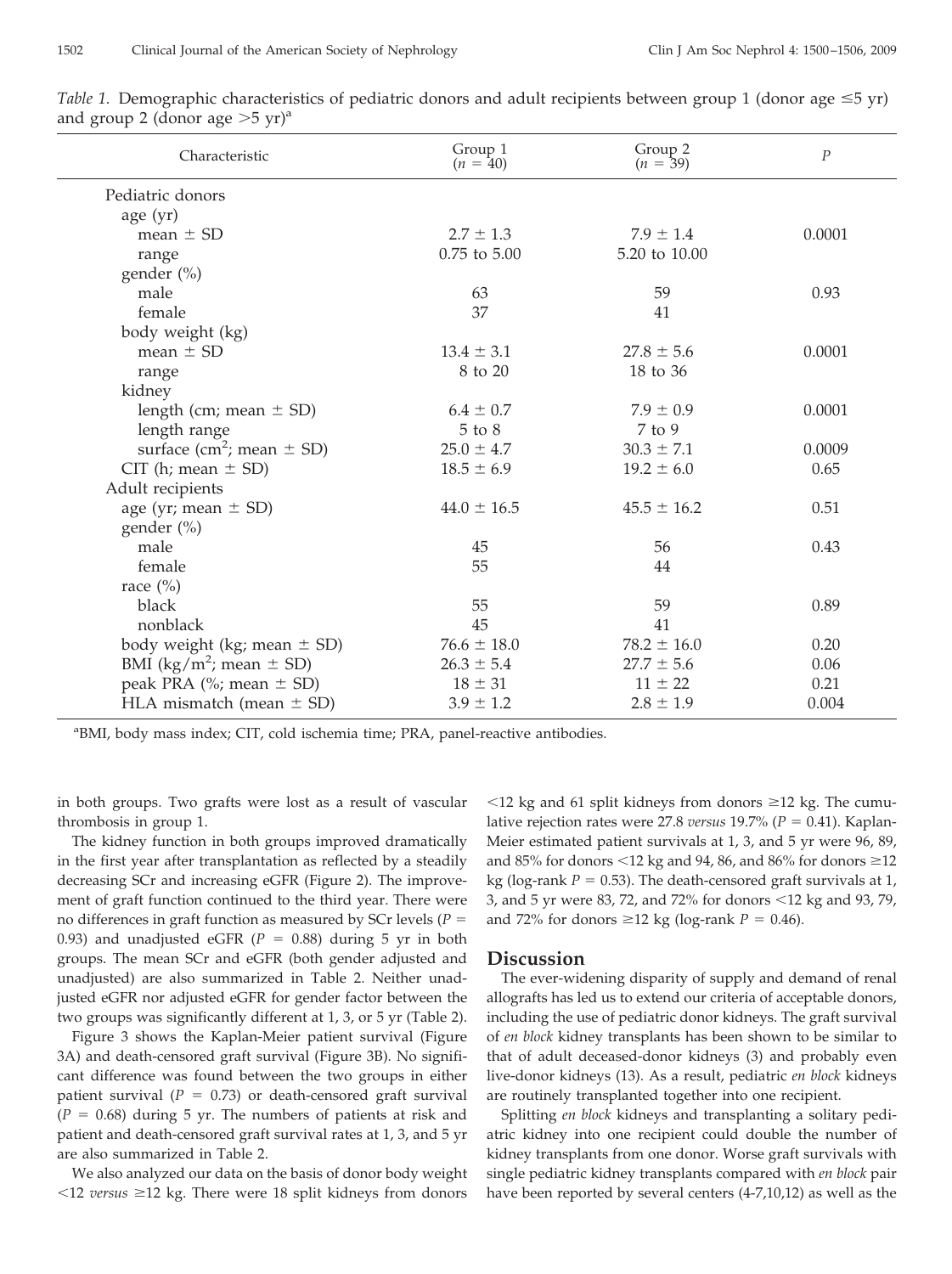|                              | Year 1        |               | Year 3        |               | Year 5        |               |
|------------------------------|---------------|---------------|---------------|---------------|---------------|---------------|
| Parameter                    | Group 1       | Group 2       | Group 1       | Group 2       | Group 1       | Group 2       |
| Medications (mean $\pm$ SD)  |               |               |               |               |               |               |
| tacrolimus $(ng/ml)$         | $8.1 \pm 1.8$ | $7.9 \pm 2.0$ | $7.4 \pm 2.1$ | $7.6 \pm 1.7$ | $6.4 \pm 2.1$ | $6.2 \pm 2.3$ |
| MMF $(g/d)$                  | $1.6 \pm 0.5$ | $1.8 \pm 0.6$ | $1.4 \pm 0.7$ | $1.5 \pm 0.6$ | $1.2 \pm 0.5$ | $1.4 \pm 0.7$ |
| prednisone $(mg/d)$          | $6.2 \pm 1.8$ | $5.9 \pm 1.6$ | $5.4 \pm 1.7$ | $5.5 \pm 1.8$ | $4.8 \pm 1.1$ | $4.5 \pm 1.3$ |
| Renal function               |               |               |               |               |               |               |
| $SCr$ (mg/dl)                | $1.5 \pm 0.7$ | $1.4 \pm 0.4$ | $1.4 \pm 0.5$ | $1.3 \pm 0.4$ | $1.4 \pm 0.4$ | $1.6 \pm 1.2$ |
| $eGFR$ (ml/min) <sup>b</sup> |               |               |               |               |               |               |
| mean $\pm$ SD                | $62 \pm 30$   | $62 \pm 17$   | $63 \pm 25$   | $66 \pm 17$   | $62 \pm 22$   | $59 \pm 24$   |
| $\boldsymbol{P}$             | 0.97          |               | 0.63          |               | 0.98          |               |
| adjusted eGFR <sup>c</sup>   |               |               |               |               |               |               |
| mean $\pm$ SD                | $63 \pm 25$   | $63 \pm 20$   | $63 \pm 22$   | $67 \pm 23$   | $60 \pm 26$   | $60 \pm 25$   |
| P                            | 0.97          |               | 0.63          |               | 0.97          |               |
| Survival rates               |               |               |               |               |               |               |
| no. at risk                  | 40            | 39            | 33            | 34            | 26            | 28            |
| patient $(\%)$               | 98            | 93            | 87            | 87            | 84            | 87            |
| graff (%)                    | 80            | 94            | 74            | 78            | 74            | 71            |

*Table 2.* Summary of immunosuppressive medications, renal function, and survival rates in group 1 and group 2<sup>a</sup>

<sup>a</sup>eGFR, estimated GFR; MMF, mycophenolate mofetil; SCr, serum creatinine.

<sup>b</sup>Nonadjusted means.

<sup>c</sup>Adjusted for gender.

*Table 3.* Posttransplantation events and causes of graft loss in the study period<sup>a</sup>

| Parameter                      | Group 1<br>$(n = 40)$ | Group 2<br>$(n = 39)$ | $\boldsymbol{P}$ |
|--------------------------------|-----------------------|-----------------------|------------------|
| Events $(n \space [\%])$       |                       |                       |                  |
| ureteral stent                 | 29 (73)               | 15(38)                | 0.001            |
| DGF                            | 10(25)                | 8(21)                 | 0.95             |
| acute rejection                | 10(25)                | 7(18)                 | 0.67             |
| surgical                       | 6(15)                 | 5(13)                 | 0.96             |
| complication                   |                       |                       |                  |
| proteinuria                    | 17 (43)               | 14 (36)               | 0.89             |
| <b>ACEI/ARB</b>                | 20(50)                | 21 (54)               | 0.55             |
| treatment                      |                       |                       |                  |
| Total graft loss $(n \, [\%])$ | 14 (35)               | 14 (36)               | 0.87             |
| Causes of graft loss           |                       |                       | 0.83             |
| <b>DWFG</b>                    | 5                     | 5                     |                  |
| FSGS                           | 2                     | 3                     |                  |
| CAN                            | 1                     | 3                     |                  |
| rejection                      | 2                     | 1                     |                  |
| infection                      | 1                     | 1                     |                  |
| TMA                            | 1                     | 1                     |                  |
| thrombosis                     | 2                     | 0                     |                  |
|                                |                       |                       |                  |

<sup>a</sup>ACEI, angiotensin-converting enzyme inhibitor; ARB, angiotensin receptor blocker; CAN, chronic allograft nephropathy; DGF, delayed graft function; DWFG, death with functioning graft; TMA, thrombotic microangiopathy.

registry data (2,3,11). High incidences of surgical complications, DGF, rejection, and hyperfiltration injury were reported as an argument against using small solitary kidneys (4,5,8,10-12). In



*Figure 1.* Cumulative incidence of biopsy-confirmed and clinically treated graft rejection.

one study, a 10% incidence of vascular thrombosis and an 11% incidence of ureteral leak were reported among 66 single pediatric kidney transplants (10). UNOS data from 1987 through 2003 noticed that the graft survival of *en block* kidneys at 1, 3, and 5 yr was superior (85, 76, and 71%) to that of single-kidney transplants (81, 68, and 63%) from donors aged  $\leq$ 5 yr (*P*  $\leq$ 0.001) (2). Scientific Registry of Transplant Recipients data from 1993 through 2002 were remarkable for a 78% higher risk for graft loss among recipients of single kidneys compared with *en*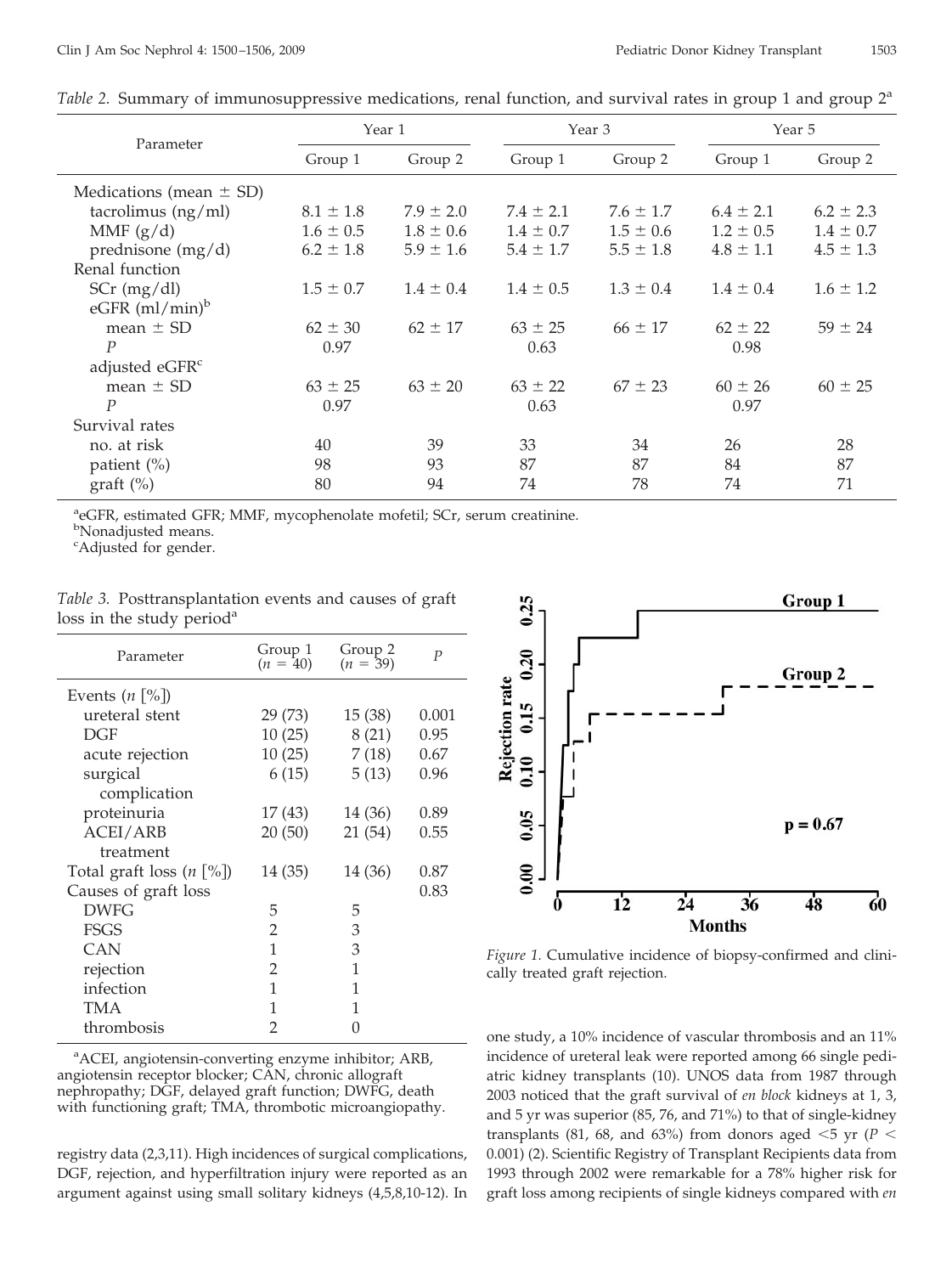*Table 4.* Multivariable analysis of risk factors for acute rejection<sup>a</sup>

| Parameter                           | OR   | 95% CI                    | $P^{\rm b}$ |
|-------------------------------------|------|---------------------------|-------------|
| Donor                               |      |                           |             |
| age (group 1 versus 2)              |      | 3.30 0.33 to 32.90        | 0.31        |
| body weight                         |      | 1.05 0.91 to 1.21         | 0.53        |
| kidney length                       |      | $1.05$ 0.50 to 2.21       | 0.89        |
| <b>CIT</b>                          |      | $0.99$ $0.91$ to $1.09$   | 0.84        |
| Recipient                           |      |                           |             |
| race (nonblack <i>versus</i> black) |      | $0.37$ 0.10 to 1.37       | 0.13        |
| body weight                         |      | $1.03 \pm 0.97$ to $1.10$ | 0.29        |
| BMI                                 | በ 97 | 0.80 to 1.18              | 0.75        |
| peak PRA                            | O 99 | $0.98$ to $1.02$          | 0.83        |
| HLA mismatch                        | 0.83 | $0.54$ to 1.28            | 0.40        |

<sup>a</sup>None of the covariates is significant at 0.10 level. CI, confidence interval; OR, odds ratio.

<sup>b</sup>A stepwise variable selection method is performed.

*block* transplants from donors who weighed 21 kg (3); therefore, the current practice of using *en block versus* single pediatric kidney is usually based on the donor age of 5 yr or body weight of 20 kg.

In this study, we directly compared the posttransplantation complications and the long-term outcomes of single pediatric kidney transplants from very young donors (group 1, age  $\leq 5$ yr) with those from more optimal ages (group 2, aged 5 to 10 yr). More (73%) patients in group 1 had ureteral stent placed than did patients in group 2 (38%). The incidences of DGF and surgical complications that required further intervention were similar in both groups. Only two patients in group 1 (none in group 2) lost kidneys as a result of vascular thrombosis. The first kidney, which was from a 4-yr-old donor who weighed 16 kg, was found to be twisted and thrombosed. The other kidney was from a 3-yr-old donor who weighed 19 kg, and the graft thrombosis was likely caused by a preexisting lupus anticoagulant antibody in the recipient. These complications are considerably lower compared with the previous reports (4,5,10,11). The youngest donor in our study was a 9-mo-old girl, who weighed 8 kg and had kidney length of only 5 cm. Both grafts remain functional after >6 yr of transplantation.

A high incidence of acute rejection has been reported after pediatric-donor kidney transplantation (4,8,12). This may be related to the higher incidence of DGF and hyperfiltration injury, which can upregulate the expression of HLA and/or other antigens in pediatric kidneys. We observed a slightly higher incidence of rejection in group 1 (25%) compared with group 2 (18%); however, the majority of rejection episodes responded to treatments, and only two grafts in group 1 and one graft in group 2 were lost from acute rejection. Before 2002, few high-risk patients (approximately 15% in each group) received antibody induction. To minimize the need for open biopsy in the early posttransplantation period, we have used antibody induction with basiliximab in all recipients since 2002. Our data did not show any significant difference in reducing rejection by basiliximab induction. Lack of difference was likely



*Figure 2.* (A and B) Mean serum creatinine (SCr) (A) and estimated GFR (eGFR; unadjusted for gender) by Modification of Diet in Renal Disease (MDRD) equation (B).

due to the small sample size as well as because only high-risk patients were treated with antibody induction before 2002. More potent induction with T cell–depleting antibodies, such as thymoglobulin, could potentially decrease the incidence of rejection and the need for open kidney biopsy after pediatricdonor kidney transplants.

Hyperfiltration injury is common after pediatric kidney transplantation (6-8). Functional and hemodynamic adaptation of small pediatric kidneys in adult recipients can lead to hyperfiltration injury, development of proteinuria, and, ultimately, FSGS. This might be particularly true in solitary kidney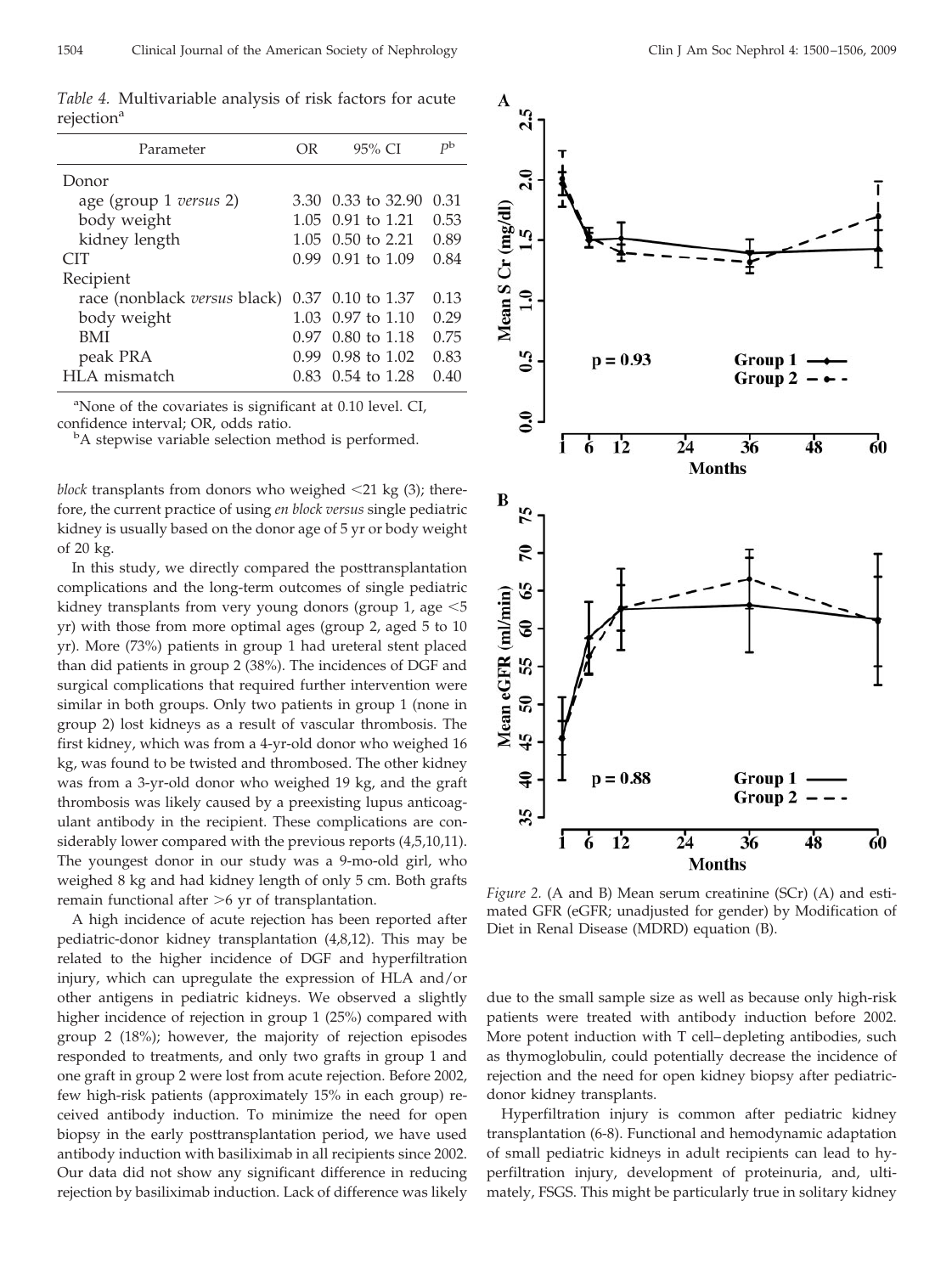

*Figure 3.* (A and B) Kaplan-Meier estimated survivals of patients (A) and death-censored grafts (B) during 5 yr.

transplants from very young donors. Group 1 had a slightly higher incidence of proteinuria (43%) than group 2 (36%). ACEIs and/or ARBs were commonly started when patients developed proteinuria (14). Approximately half of our patients in each group received such treatment. Two grafts in group 1 and three in group 2 were lost as a result of FSGS. It is our routine practice now to start ACEI or ARB early, as soon as the graft function becomes stable and before proteinuria is detected.

Patient and death-censored graft survivals were not statistically different between the two groups. The graft survival at the first 3 yr trended lower in group 1 than in group 2. This was largely due to the two graft losses (5%) from vascular thrombosis in group 1. Despite these two initial graft losses, the 5-yr graft survival was similar in both groups. When our data are analyzed on the basis of donor body weight  $\leq 12$  *versus*  $\geq 12$  kg, none of the outcomes, including cumulative incidence of rejection, long-term patient survival, or death-censored graft survival, was significantly different between the split kidneys from donors with body weight  $\leq 12$  and  $\geq 12$  kg.

Other reports have supported the use of single pediatricdonor kidneys. Csapo *et al.* (15) compared 30 single pediatric kidneys from donors who were younger than 5 yr with 117 adult kidney transplants. The death-censored graft survivals at 1 and 4 yr were comparable in the two groups. Despite the higher incidences of DGF, rejection, and proteinuria, similar 5-yr patient and graft survivals between adult kidney transplants and single pediatric kidney transplants from donors who were ≤6 yr of age were reported by Modlin *et al.* (8). El-Sabrout and Buch (16) compared 39 single pediatric kidneys with 59 *en block* pairs transplanted in adults. All donors were younger than 5 yr. There was no difference in either patient or graft survival at 1 yr. Borboroglu *et al.* (17) reported good graft survival and excellent kidney function in 15 single kidney transplants from donors who were younger than 2 yr, as long as the donor body weight was >14 kg and kidney length was -6 cm.

To our knowledge, this is the first study to compare directly long-term outcomes of using single pediatric kidneys from very young donors with those from older pediatric donors. Although there were higher incidences of acute rejection and vascular thrombosis that caused three more graft losses in the younger donor group, there were equivalent patient survival and long-term graft survival in both groups. The surgical complications and incidence of DGF were also similar. The risk for hyperfiltration injury and subsequent development of proteinuria and FSGS was not greater in the younger donor group. There was a continued progressive improvement in graft function over 3 yr in both groups after transplantation.

# **Conclusions**

Single pediatric kidney transplants from donors who are younger than 5 yr can be used with acceptable complications and good long-term outcomes as those from older pediatric donors.

#### **Acknowledgments**

We thank the members of Tulane University Abdominal Transplant Institute for maintaining the transplant database.

## **Disclosures**

None.

# **References**

1. Meakins JL, Smith EJ, Alexander JW: *En bloc* transplantation of both kidneys from pediatric donors into adult patients. *Surgery* 71: 72-75, 1972